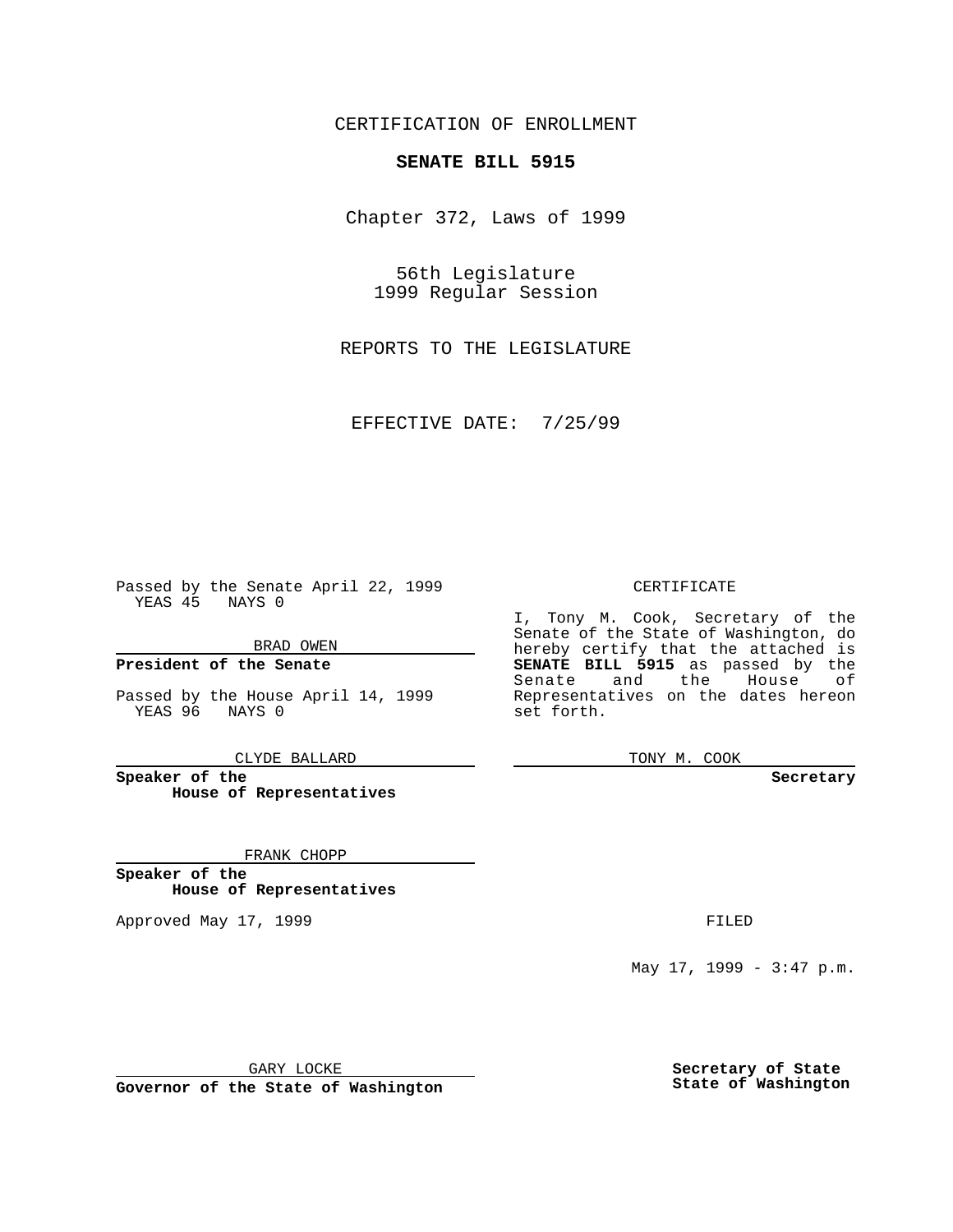## **SENATE BILL 5915** \_\_\_\_\_\_\_\_\_\_\_\_\_\_\_\_\_\_\_\_\_\_\_\_\_\_\_\_\_\_\_\_\_\_\_\_\_\_\_\_\_\_\_\_\_\_\_

\_\_\_\_\_\_\_\_\_\_\_\_\_\_\_\_\_\_\_\_\_\_\_\_\_\_\_\_\_\_\_\_\_\_\_\_\_\_\_\_\_\_\_\_\_\_\_

### AS AMENDED BY THE HOUSE

Passed Legislature - 1999 Regular Session

**State of Washington 56th Legislature 1999 Regular Session**

**By** Senators Patterson and McDonald; by request of Office of Financial Management

Read first time 02/16/1999. Referred to Committee on State & Local Government.

 AN ACT Relating to reports to the legislature; amending RCW 4.24.5502, 13.40.460, 18.20.230, 41.05.021, 43.06.400, 43.20A.375, 43.20A.870, 43.41.195, 43.59.150, 43.88.067, 43.180.070, 43.200.080, 47.06B.030, 70.24.107, 75.08.510, and 80.36.600; and repealing RCW 48.85.050 and 75.46.020.

6 BE IT ENACTED BY THE LEGISLATURE OF THE STATE OF WASHINGTON:

7 **Sec. 1.** RCW 4.24.5502 and 1997 c 364 s 7 are each amended to read 8 as follows:

 $((+1))$  The department of corrections, the department of social and health services, and the indeterminate sentence review board shall jointly develop, by September 1, 1997, a consistent approach to risk assessment for the purposes of implementing chapter 364, Laws of 1997, including consistent standards for classifying sex offenders into risk levels I, II, and III.

15  $((2)$  The department of social and health services, the department 16 of corrections, and the indeterminate sentence review board shall each 17 prepare and deliver to the legislature, by December 1, 1998, a report 18 indicating the number of sex offenders released after July 27, 1997, 19 and classified in each level of risk category. The reports shall also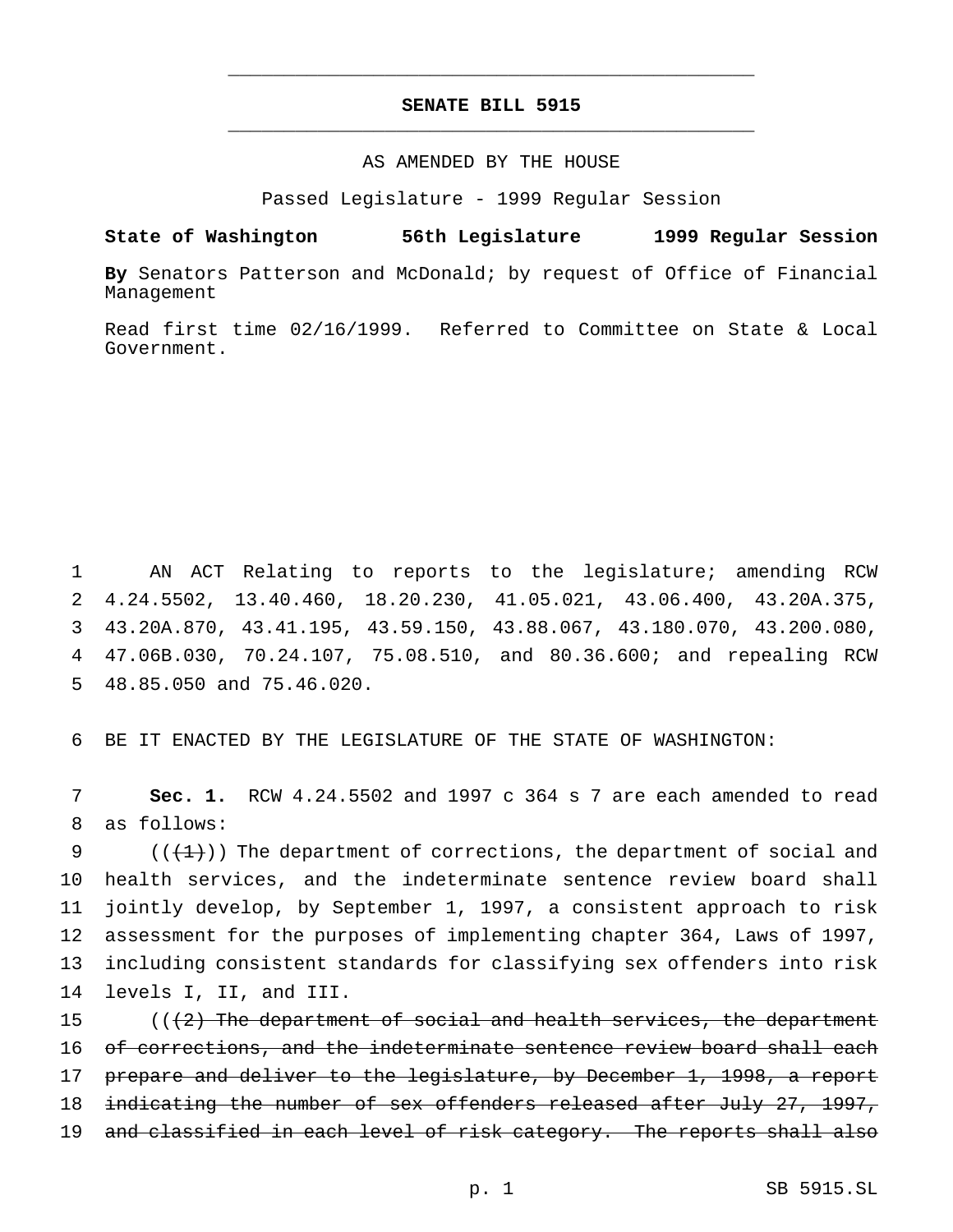include information on the number, jurisdictions, and circumstances 2 where the risk level classification made by a local law enforcement agency or official for specific sex offenders differed from the risk level classification made by the department or the indeterminate 5 sentence review board for the same offender.))

 **Sec. 2.** RCW 13.40.460 and 1997 c 386 s 54 are each amended to read as follows:

 The secretary, assistant secretary, or the secretary's designee shall manage and administer the department's juvenile rehabilitation responsibilities, including but not limited to the operation of all state institutions or facilities used for juvenile rehabilitation.

The secretary or assistant secretary shall:

 (1) Prepare a biennial budget request sufficient to meet the confinement and rehabilitative needs of the juvenile rehabilitation program, as forecast by the office of financial management;

 (2) Create by rule a formal system for inmate classification. This classification system shall consider:

(a) Public safety;

(b) Internal security and staff safety;

 (c) Rehabilitative resources both within and outside the department;

 (d) An assessment of each offender's risk of sexually aggressive behavior as provided in RCW 13.40.470; and

 (e) An assessment of each offender's vulnerability to sexually aggressive behavior as provided in RCW 13.40.470;

 (3) Develop agreements with local jurisdictions to develop regional facilities with a variety of custody levels;

 (4) Adopt rules establishing effective disciplinary policies to maintain order within institutions;

 (5) Develop a comprehensive diagnostic evaluation process to be used at intake, including but not limited to evaluation for substance addiction or abuse, literacy, learning disabilities, fetal alcohol syndrome or effect, attention deficit disorder, and mental health;

(6) Develop placement criteria: and

 (a) To avoid assigning youth who present a moderate or high risk of sexually aggressive behavior to the same sleeping quarters as youth assessed as vulnerable to sexual victimization under RCW 13.40.470(1)(c); and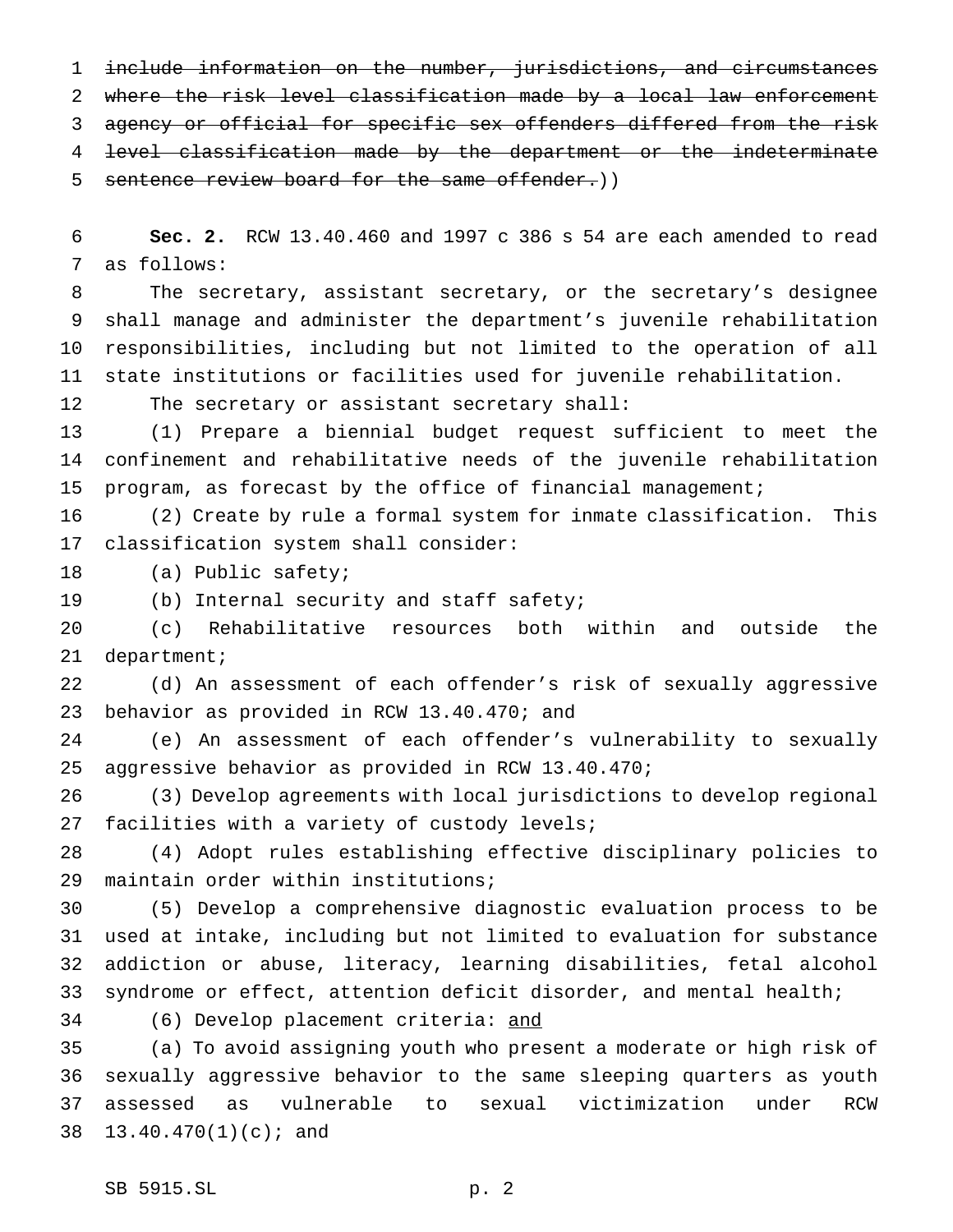(b) To avoid placing a juvenile offender on parole status who has been assessed as a moderate to high risk for sexually aggressive behavior in a department community residential program with another child who is: (i) Dependent under chapter 13.34 RCW, or an at-risk youth or child in need of services under chapter 13.32A RCW; and (ii) 6 not also a juvenile offender on parole status; and

(7) Develop a plan to implement, by July 1, 1995:

 (a) Substance abuse treatment programs for all state juvenile rehabilitation facilities and institutions;

 (b) Vocational education and instruction programs at all state juvenile rehabilitation facilities and institutions; and

 (c) An educational program to establish self-worth and responsibility in juvenile offenders. This educational program shall emphasize instruction in character-building principles such as: 15 Respect for self, others, and authority; victim awareness; 16 accountability; work ethics; good citizenship; and life skills( $\left($  + and (8) Study, in conjunction with the superintendent of public instruction, educators, and superintendents of state facilities for juvenile offenders, the feasibility and value of consolidating within 20 a single entity the provision of educational services to juvenile 21 offenders committed to state facilities. The assistant secretary shall 22 report his or her findings to the legislature by December 1, 1995)).

 **Sec. 3.** RCW 18.20.230 and 1998 c 272 s 2 are each amended to read as follows:

 (1) The department of social and health services shall review, in coordination with the department of health, the nursing care quality assurance commission, adult family home providers, boarding home providers, in-home personal care providers, and long-term care consumers and advocates, training standards for administrators and 30 resident caregiving staff. ((The departments and the commission shall 31 submit to the appropriate committees of the house of representatives and the senate by December 1, 1998, specific recommendations on 33 training standards and the delivery system, including necessary 34 statutory changes and funding requirements.)) Any proposed enhancements shall be consistent with this section, shall take into account and not duplicate other training requirements applicable to boarding homes and staff, and shall be developed with the input of boarding home and resident representatives, health care professionals,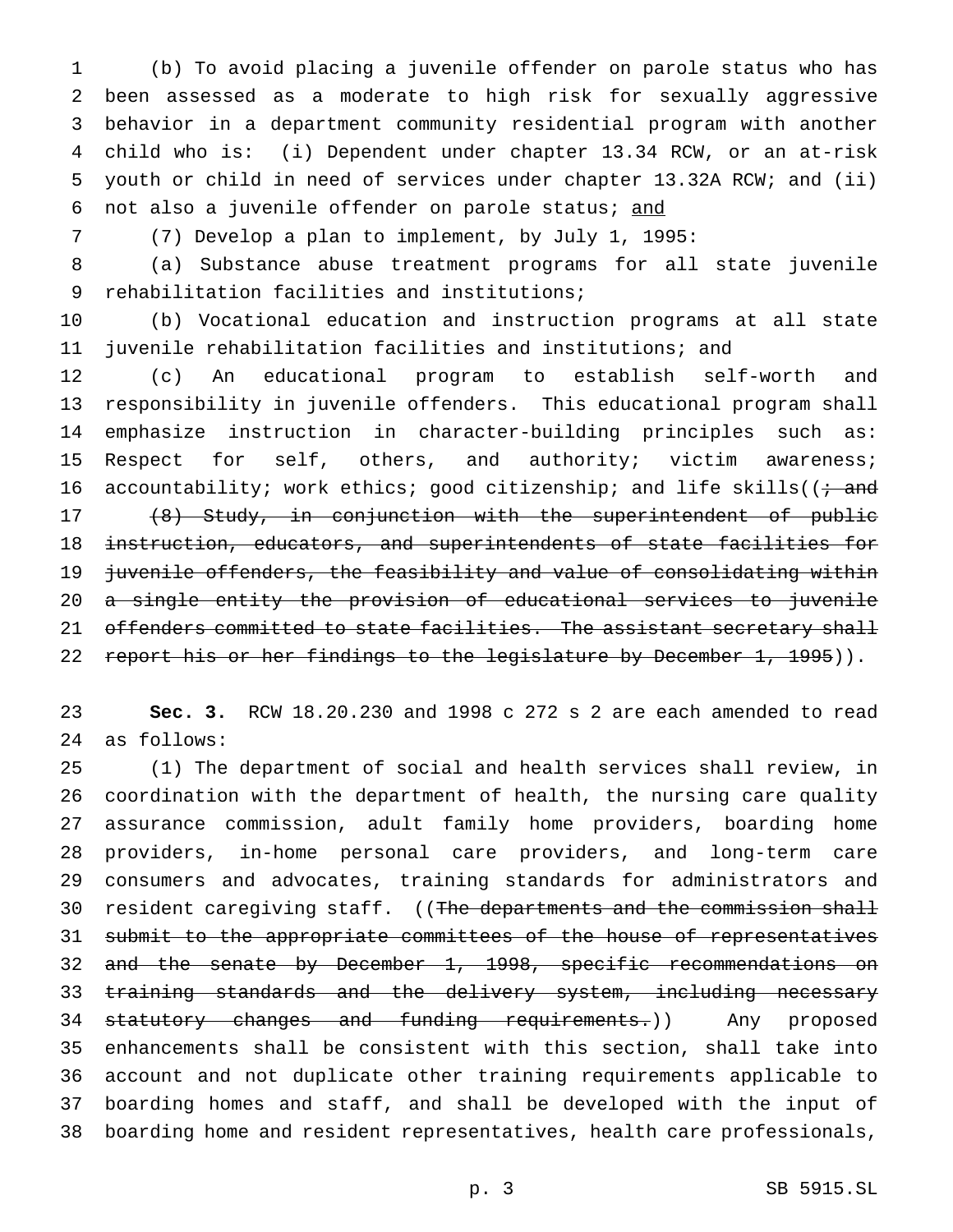and other vested interest groups. Training standards and the delivery system shall be relevant to the needs of residents served by the boarding home and recipients of long-term in-home personal care services and shall be sufficient to ensure that administrators and caregiving staff have the skills and knowledge necessary to provide high quality, appropriate care.

 (2) The recommendations on training standards and the delivery system developed under subsection (1) of this section shall be based on a review and consideration of the following: Quality of care; availability of training; affordability, including the training costs incurred by the department of social and health services and private 12 providers; portability of existing training requirements; competency testing; practical and clinical course work; methods of delivery of training; standards for management and caregiving staff training; and necessary enhancements for special needs populations and resident rights training. Residents with special needs include, but are not limited to, residents with a diagnosis of mental illness, dementia, or developmental disability.

19 (((3) The department of social and health services shall report to 20 the appropriate committees of the house of representatives and the senate by December 1, 1998, on the cost of implementing the proposed training standards for state-funded residents, and on the extent to 23 which that cost is covered by existing state payment rates.))

 **Sec. 4.** RCW 41.05.021 and 1997 c 274 s 1 are each amended to read as follows:

 (1) The Washington state health care authority is created within the executive branch. The authority shall have an administrator appointed by the governor, with the consent of the senate. The administrator shall serve at the pleasure of the governor. The administrator may employ up to seven staff members, who shall be exempt from chapter 41.06 RCW, and any additional staff members as are necessary to administer this chapter. The administrator may delegate any power or duty vested in him or her by this chapter, including authority to make final decisions and enter final orders in hearings conducted under chapter 34.05 RCW. The primary duties of the authority shall be to: Administer state employees' insurance benefits and retired or disabled school employees' insurance benefits; administer the basic health plan pursuant to chapter 70.47 RCW; study state-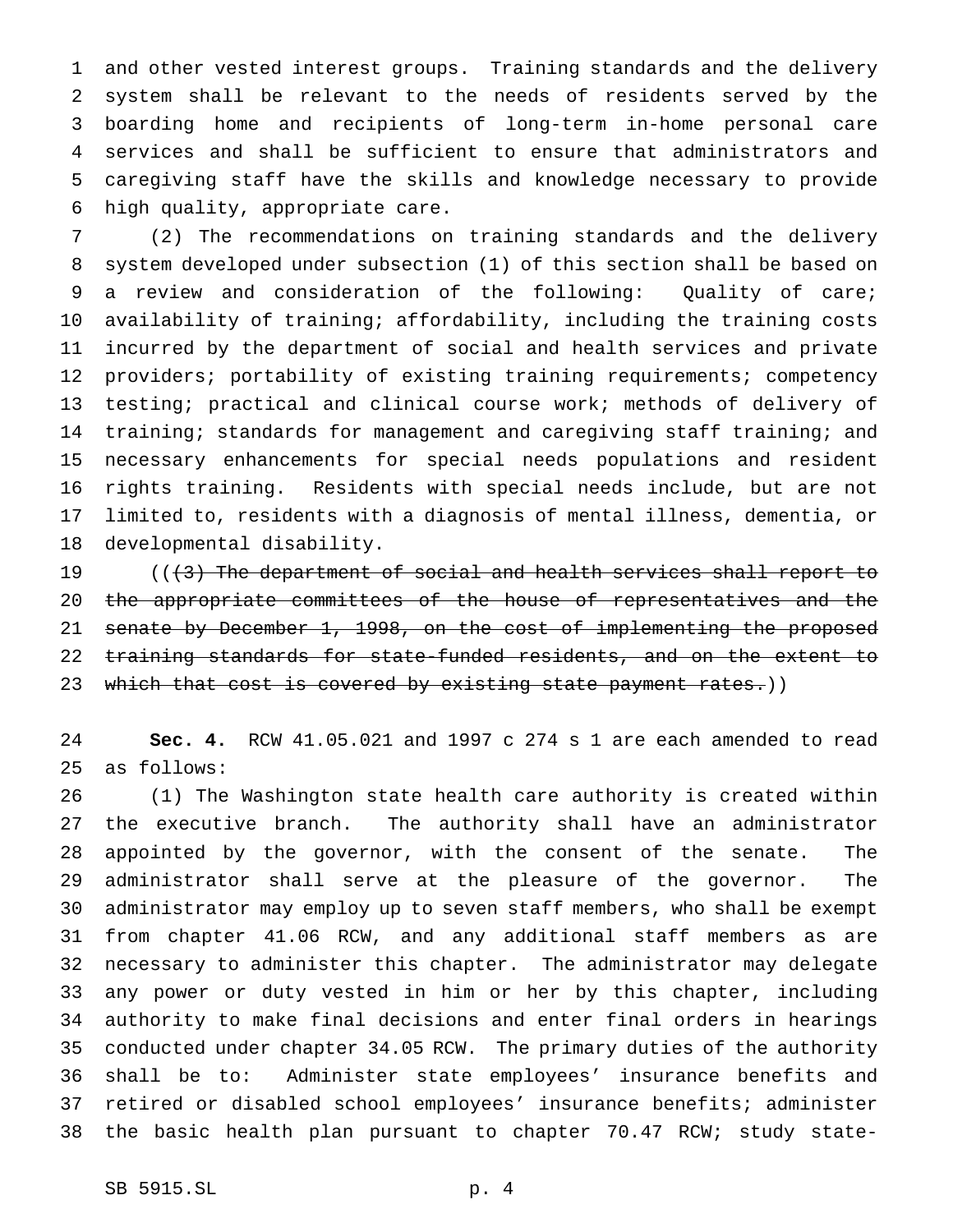purchased health care programs in order to maximize cost containment in these programs while ensuring access to quality health care; and implement state initiatives, joint purchasing strategies, and techniques for efficient administration that have potential application to all state-purchased health services. The authority's duties include, but are not limited to, the following:

 (a) To administer health care benefit programs for employees and retired or disabled school employees as specifically authorized in RCW 41.05.065 and in accordance with the methods described in RCW 10 41.05.075, 41.05.140, and other provisions of this chapter;

 (b) To analyze state-purchased health care programs and to explore options for cost containment and delivery alternatives for those programs that are consistent with the purposes of those programs, including, but not limited to:

 (i) Creation of economic incentives for the persons for whom the state purchases health care to appropriately utilize and purchase health care services, including the development of flexible benefit plans to offset increases in individual financial responsibility;

 (ii) Utilization of provider arrangements that encourage cost containment, including but not limited to prepaid delivery systems, utilization review, and prospective payment methods, and that ensure access to quality care, including assuring reasonable access to local 23 providers, especially for employees residing in rural areas;

 (iii) Coordination of state agency efforts to purchase drugs effectively as provided in RCW 70.14.050;

 (iv) Development of recommendations and methods for purchasing medical equipment and supporting services on a volume discount basis; and

 (v) Development of data systems to obtain utilization data from state-purchased health care programs in order to identify cost centers, utilization patterns, provider and hospital practice patterns, and procedure costs, utilizing the information obtained pursuant to RCW 41.05.031;

 (c) To analyze areas of public and private health care interaction; (d) To provide information and technical and administrative assistance to the board;

 (e) To review and approve or deny applications from counties, municipalities, and other political subdivisions of the state to provide state-sponsored insurance or self-insurance programs to their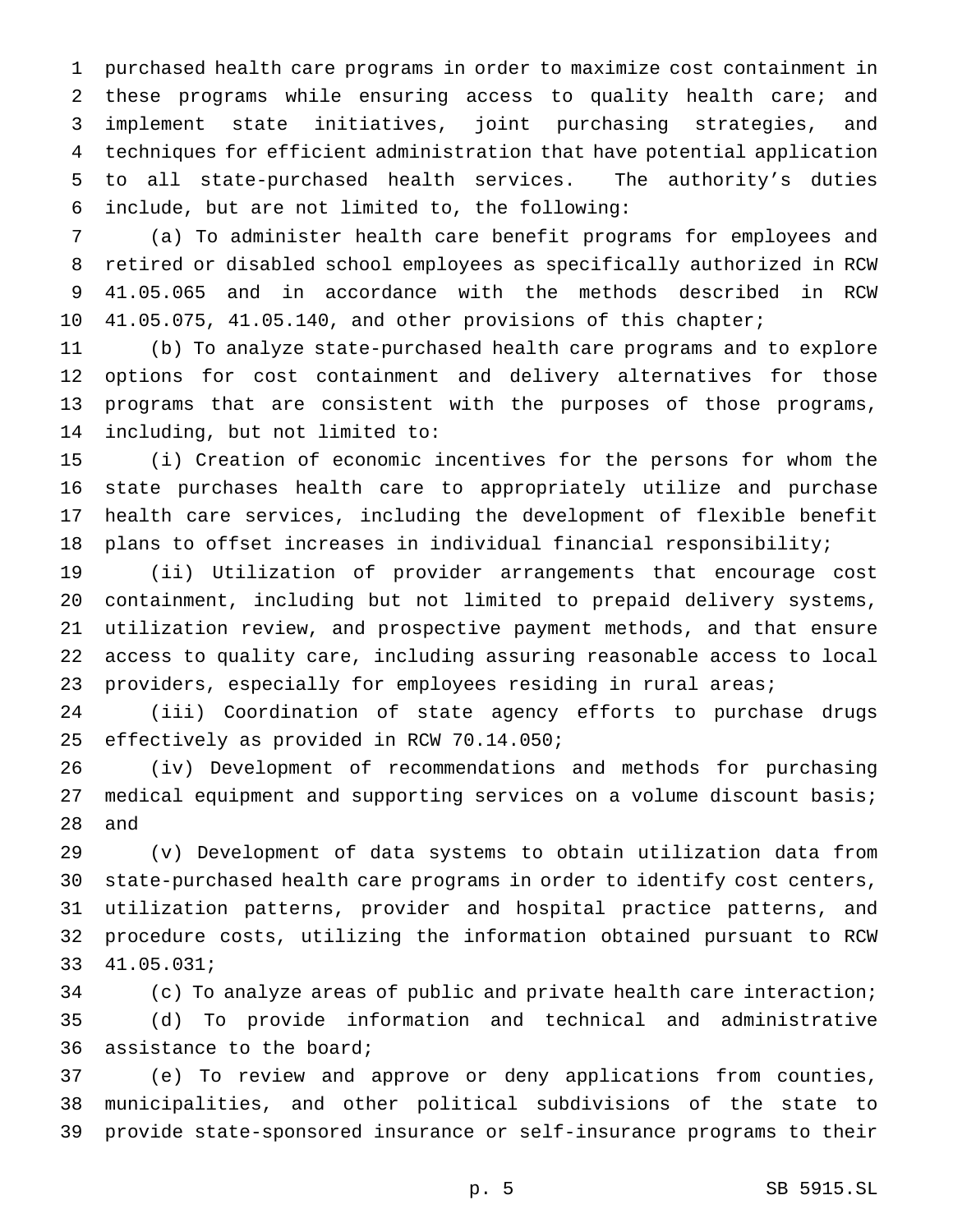employees in accordance with the provisions of RCW 41.04.205, setting the premium contribution for approved groups as outlined in RCW 41.05.050;

 (f) To appoint a health care policy technical advisory committee as required by RCW 41.05.150;

 (g) To establish billing procedures and collect funds from school districts and educational service districts under RCW 28A.400.400 in a way that minimizes the administrative burden on districts; and

 (h) To promulgate and adopt rules consistent with this chapter as described in RCW 41.05.160.

 (2) On and after January 1, 1996, the public employees' benefits board may implement strategies to promote managed competition among employee health benefit plans. Strategies may include but are not limited to:

(a) Standardizing the benefit package;

(b) Soliciting competitive bids for the benefit package;

 (c) Limiting the state's contribution to a percent of the lowest priced qualified plan within a geographical area;

 (d) Monitoring the impact of the approach under this subsection with regards to: Efficiencies in health service delivery, cost shifts to subscribers, access to and choice of managed care plans state-wide, and quality of health services. The health care authority shall also advise on the value of administering a benchmark employer-managed plan 24 to promote competition among managed care plans. ((The health care authority shall report its findings and recommendations to the 26 <del>legislature by January 1, 1997.</del>

 $(3)$  The health care authority shall, no later than July 1, 1996, 28 submit to the appropriate committees of the legislature, proposed 29 methods whereby, through the use of a voucher-type process, state employees may enroll with any health carrier to receive employee benefits. Such methods shall include the employee option of participating in a health care savings account, as set forth in Title  $48$  RCW.)

 **Sec. 5.** RCW 43.06.400 and 1987 c 472 s 16 are each amended to read as follows:

36 Beginning in January( $(\tau)$ ) 1984, and in January of every ((even-37 numbered)) fourth year thereafter, the department of revenue shall submit to the legislature prior to the regular session a listing of the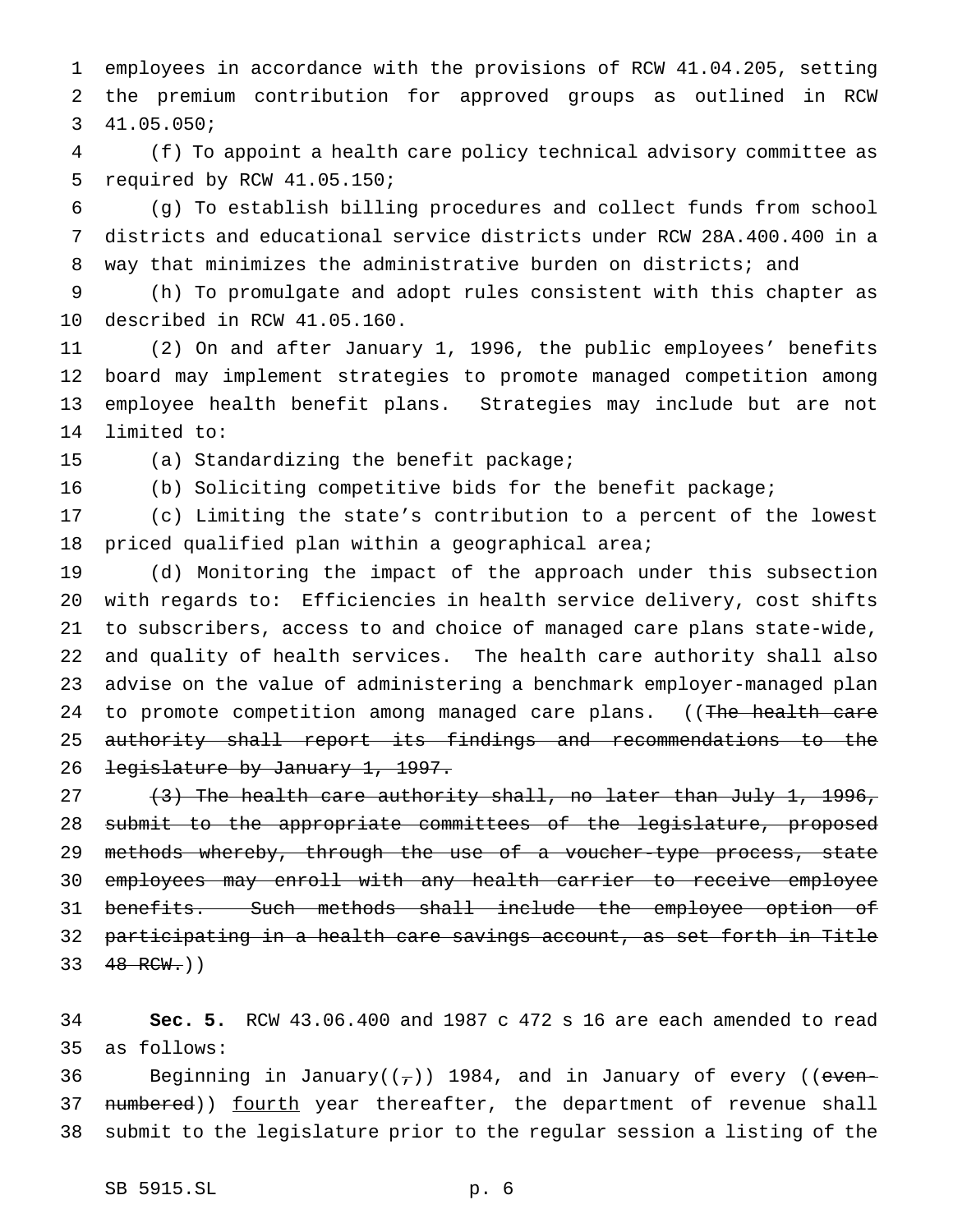amount of reduction for the current and next biennium in the revenues of the state or the revenues of local government collected by the state as a result of tax exemptions. The listing shall include an estimate of the revenue lost from the tax exemption, the purpose of the tax exemption, the persons, organizations, or parts of the population which benefit from the tax exemption, and whether or not the tax exemption conflicts with another state program. The listing shall include but not be limited to the following revenue sources:

 (1) Real and personal property tax exemptions under Title 84 RCW; (2) Business and occupation tax exemptions, deductions, and credits under chapter 82.04 RCW;

 (3) Retail sales and use tax exemptions under chapters 82.08, 82.12, and 82.14 RCW;

 (4) Public utility tax exemptions and deductions under chapter 82.16 RCW;

(5) Food fish and shellfish tax exemptions under chapter 82.27 RCW;

(6) Leasehold excise tax exemptions under chapter 82.29A RCW;

 (7) Motor vehicle and special fuel tax exemptions and refunds under chapters 82.36 and 82.38 RCW;

(8) Aircraft fuel tax exemptions under chapter 82.42 RCW;

 (9) Motor vehicle excise tax exclusions under chapter 82.44 RCW; and

(10) Insurance premiums tax exemptions under chapter 48.14 RCW.

 The department of revenue shall prepare the listing required by this section with the assistance of any other agencies or departments as may be required.

 The department of revenue shall present the listing to the ways and means committees of each house in public hearings.

29 Beginning in January( $(\tau)$ ) 1984, and every four years thereafter the governor is requested to review the report from the department of revenue and may submit recommendations to the legislature with respect to the repeal or modification of any tax exemption. The ways and means committees of each house and the appropriate standing committee of each house shall hold public hearings and take appropriate action on the recommendations submitted by the governor.

 As used in this section, "tax exemption" means an exemption, 37 exclusion, or deduction from the base of a tax; a credit against a tax; a deferral of a tax; or a preferential tax rate.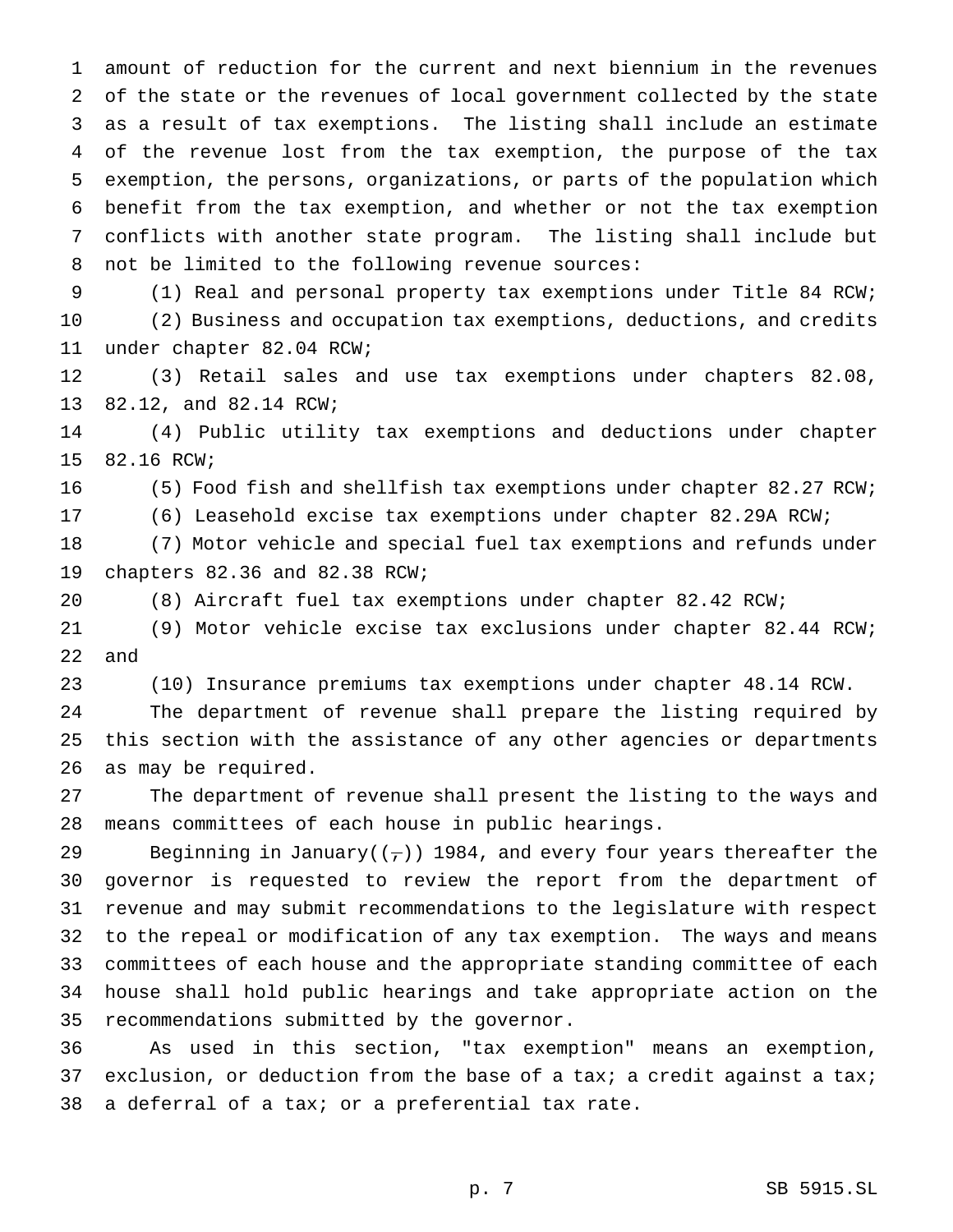**Sec. 6.** RCW 43.20A.375 and 1988 c 49 s 2 are each amended to read as follows:

 The state advisory committee shall have the following powers and duties:

 (1) To serve in an advisory capacity to the secretary on all matters pertaining to the department of social and health services.

 (2) To acquaint themselves fully with the operations of the department and periodically recommend such changes to the secretary as they deem advisable.

 (3) To review and make recommendations as to the continued operation, possible consolidation, or elimination of department advisory committees including those required by federal law or specifically created by statute. The review shall include review of the statement of purpose for each advisory committee and the time frames during which the committee is accountable to achieve its stated purposes. ((The state advisory committee shall conduct the review and 17 report to the appropriate legislative committees no later than January  $18 \quad 1, \quad 1989.$ )

 (4) To encourage public awareness and understanding of the department of social and health services and the department's programs and services.

 (5) To develop agendas to foster periodic meetings with and communication between representatives of program-specific advisory committees.

 (6) To encourage each regional advisory committee established under RCW 43.20A.360 to send a representative to regular state advisory committee meetings to foster communication between the regional advisory committees and: (a) The state advisory committee, and (b) headquarters of the department.

 **Sec. 7.** RCW 43.20A.870 and 1997 c 386 s 47 are each amended to read as follows:

 The department shall prepare an annual quality assurance report that shall include but is not limited to: (1) Performance outcomes regarding health and safety of children in the children's services system; (2) children's length of stay in out-of-home placement from 36 each date of referral; (3) adherence to permanency planning timelines; and (4) the response time on child protective services investigations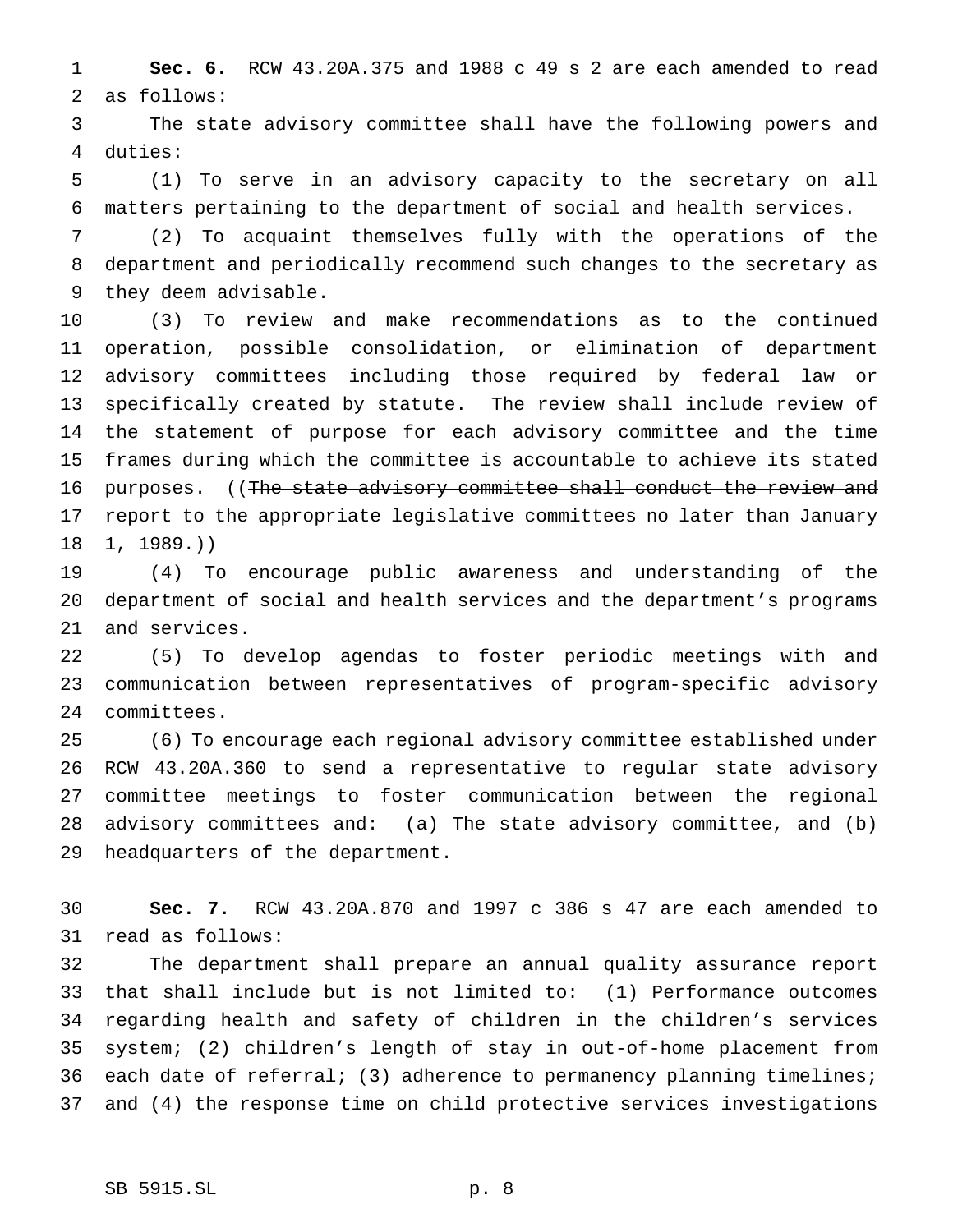1 differentiated by risk level determined at intake. ((The report shall

2 be provided to the governor and legislature not later than July 1.)

 **Sec. 8.** RCW 43.41.195 and 1994 sp.s. c 7 s 319 are each amended to read as follows:

 (1) The office of financial management, in consultation with affected parties, shall establish a fund distribution formula for determining allocations to the community networks authorized under RCW 70.190.130. The formula shall reflect the local needs assessment for at-risk children and consider:

 (a) The number of arrests and convictions for juvenile violent offenses;

 (b) The number of arrests and convictions for crimes relating to juvenile drug offenses and alcohol-related offenses;

(c) The number of teen pregnancies and parents;

 (d) The number of child and teenage suicides and attempted suicides; and

(e) The high school graduation rate.

 (2) In developing the formula, the office of financial management shall reserve five percent of the funds for the purpose of rewarding community networks.

 (3) The reserve fund shall be used by the council to reward community networks that show exceptional reductions in: State-funded out-of-home placements, violent criminal acts by juveniles, substance abuse, teen pregnancy and male parentage, teen suicide attempts, or school dropout rates.

 $((+4)$  The office of financial management shall submit the distribution formula to the family policy council and to the 28 appropriate committees of the legislature by December 20, 1994.))

 **Sec. 9.** RCW 43.59.150 and 1998 c 165 s 3 are each amended to read as follows:

 (1) The Washington state traffic safety commission shall establish a program for improving bicycle and pedestrian safety, and shall cooperate with the stakeholders and independent representatives to form an advisory committee to develop programs and create public private 35 partnerships which promote bicycle and pedestrian safety. ((The traffic safety commission shall report and make recommendations to the legislative transportation committee and the fiscal committees of the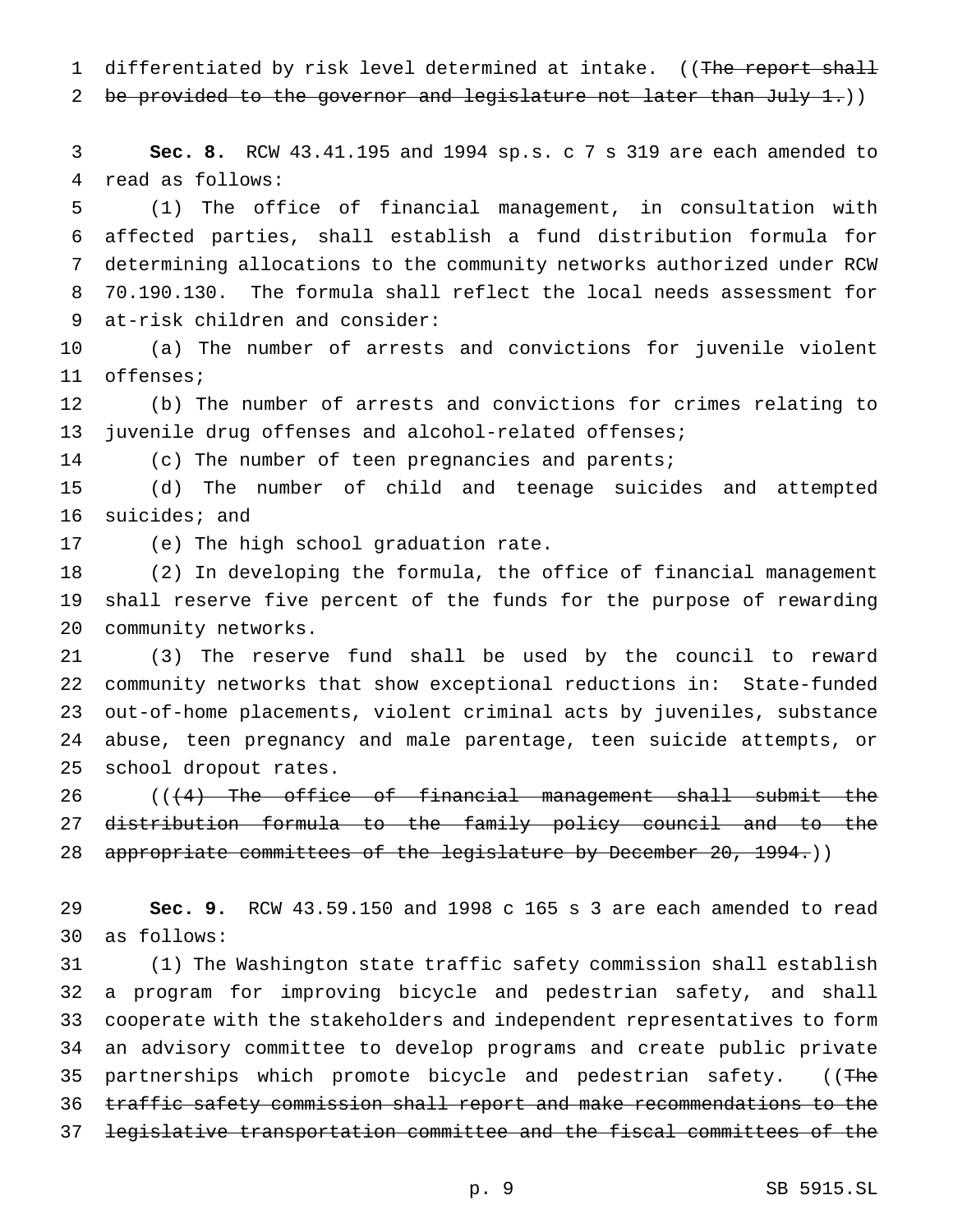house of representatives and the senate by December 1, 1998, regarding

2 the conclusions of the advisory committee.))

 (2) The bicycle and pedestrian safety account is created in the state treasury. To the extent that private contributions are received by the traffic safety commission for the purposes of bicycle and pedestrian safety programs established under this section, the appropriations from the highway safety account for this purpose shall lapse.

 **Sec. 10.** RCW 43.88.067 and 1995 c 403 s 905 are each amended to read as follows:

11 The office of financial management shall create a report annually 12 ((to the legislature)) on the amount of fees and other expenses awarded during the preceding fiscal year pursuant to RCW 4.84.340 through 4.84.360. The report shall describe the number, nature, and amount of the awards, the claims involved in the controversy, and other relevant information that may aid the legislature in evaluating the scope and impact of the awards.

 **Sec. 11.** RCW 43.180.070 and 1983 c 161 s 7 are each amended to read as follows:

 The commission shall adopt a general plan of housing finance objectives to be implemented by the commission during the period of the plan. The commission shall adopt a plan no later than December 15, 1983. The commission may exercise the powers authorized under this chapter prior to the adoption of the initial plan. In developing the plan, the commission shall consider and set objectives for:

(1) The use of funds for single-family and multifamily housing;

 (2) The use of funds for new construction, rehabilitation, 28 including refinancing of existing debt, and home purchases;

 (3) The housing needs of low-income and moderate-income persons and families, and of elderly or mentally or physically handicapped persons; (4) The use of funds in coordination with federal, state, and local housing programs for low-income persons;

 (5) The use of funds in urban, rural, suburban, and special areas of the state;

 (6) The use of financing assistance to stabilize and upgrade declining urban neighborhoods;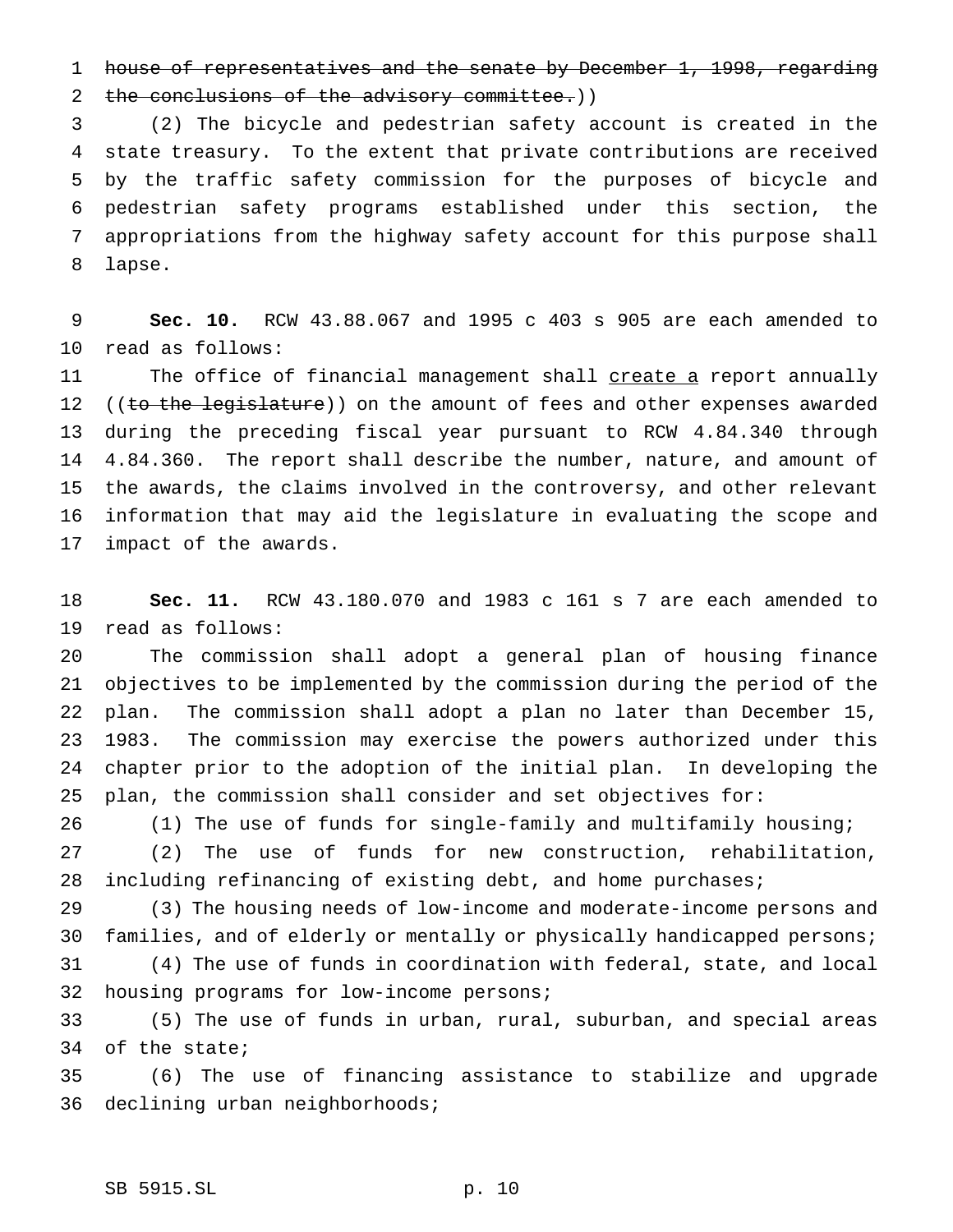(7) The use of financing assistance for economically depressed areas, areas of minority concentration, reservations, and in mortgage-deficient areas;

 (8) The geographical distribution of bond proceeds so that the benefits of the housing programs provided under this chapter will be available to address demand on a fair basis throughout the state;

 (9) The use of financing assistance for implementation of cost-effective energy efficiency measures in dwellings.

 The plan shall include an estimate of the amount of bonds the commission will issue during the term of the plan and how bond proceeds will be expended.

 The plan shall be adopted by resolution of the commission following at least one public hearing thereon, notice of which shall be made by mailing to the clerk of the governing body of each county and by publication in the Washington State Register no more than forty and no less than twenty days prior to the hearing. A draft of the plan shall be made available not less than thirty days prior to any such public hearing. At least every two years, the commission shall report to the legislature regarding implementation of the plan.

 ((Prior to December 31, 1983, the commission shall submit the plan 21 to the chief clerk of the house and secretary of the senate for 22 transmittal to and review by the appropriate standing committees.)) 23 The commission may periodically update the plan. ((Proposed changes of 24 the plan shall be submitted to the chief clerk of the house and 25 secretary of the senate for transmittal to and review by the appropriate standing committees. This submittal of proposed changes 27 shall occur at least fourteen days before final adoption of the changes 28 by the commission.))

 The commission shall adopt rules designed to result in the use of bond proceeds in a manner consistent with the plan. These rules shall be adopted and in full force and effect by February 1, 1984. The commission may periodically update its rules.

 The commission is not required to adopt a plan or rules for the use of the proceeds of bonds issued prior to February, 1984. This section is designed to deal only with the use of bond proceeds and nothing in this section shall be construed as a limitation on the commission's authority to issue bonds.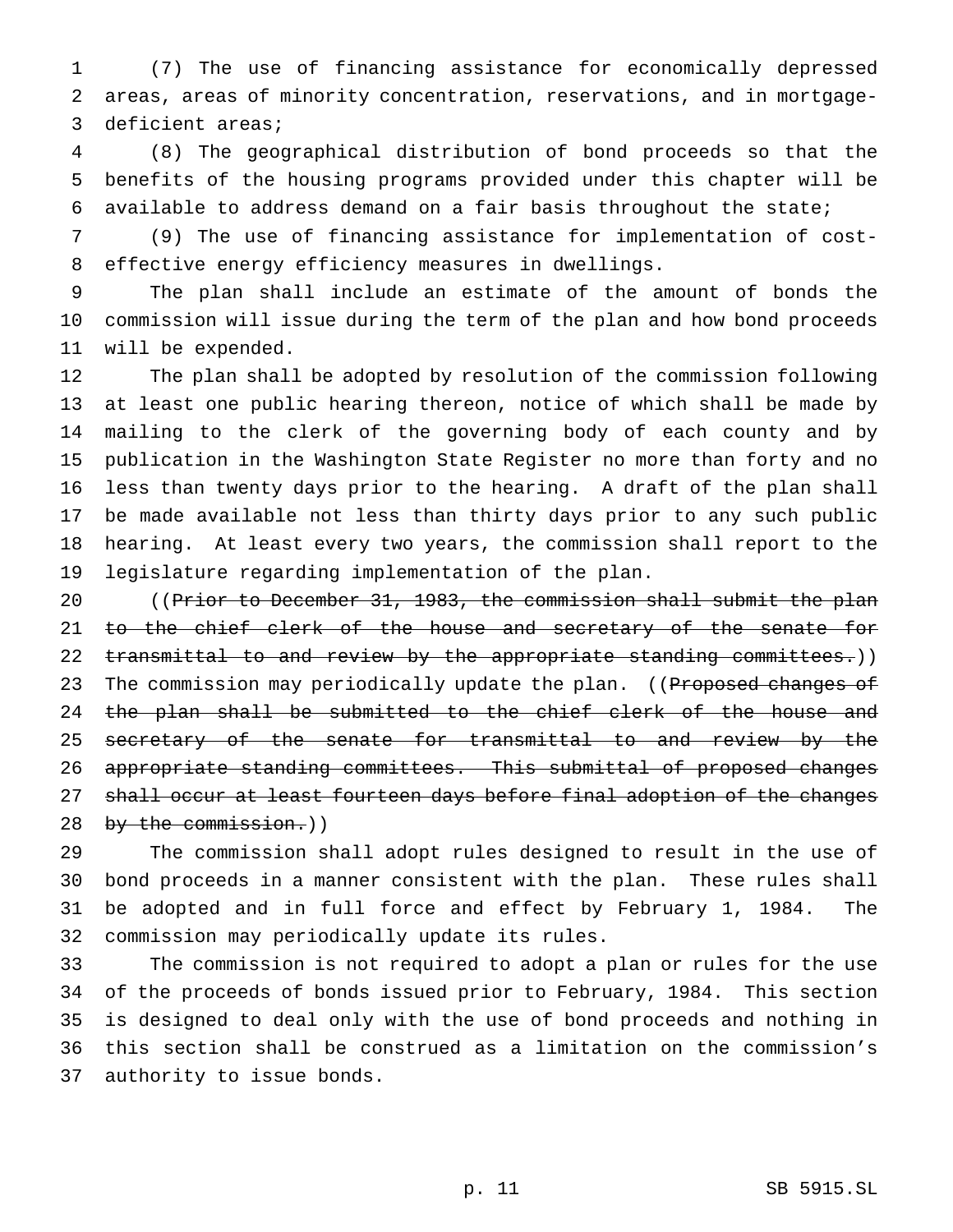**Sec. 12.** RCW 43.200.080 and 1991 sp.s. c 13 s 60 are each amended to read as follows:

 The director of ecology shall, in addition to the powers and duties otherwise imposed by law, have the following special powers and duties: (1) To fulfill the responsibilities of the state under the lease between the state of Washington and the federal government executed September 10, 1964, covering one thousand acres of land lying within the Hanford reservation near Richland, Washington. The department of ecology may sublease to private or public entities all or a portion of the land for specific purposes or activities which are determined, after public hearing, to be in agreement with the terms of the lease and in the best interests of the citizens of the state consistent with 13 any criteria that may be developed as a requirement by the legislature; (2) To assume the responsibilities of the state under the perpetual care agreement between the state of Washington and the federal government executed July 29, 1965 and the sublease between the state of Washington and the site operator of the Hanford low-level radioactive waste disposal facility. In order to finance perpetual surveillance and maintenance under the agreement and ensure site closure under the sublease, the department of ecology shall impose and collect fees from parties holding radioactive materials for waste management purposes. The fees shall be established by rule adopted under chapter 34.05 RCW and shall be an amount determined by the department of ecology to be necessary to defray the estimated liability of the state. Such fees shall reflect equity between the disposal facilities of this and other states. A site closure account and a perpetual surveillance and maintenance account is hereby created in the state treasury. The site closure account shall be exclusively available to reimburse, to the extent that moneys are available in the account, the site operator for its costs plus a reasonable profit as agreed by the operator and the state, or to reimburse the state licensing agency and any agencies under contract to the state licensing agency for their costs in final closure and decommissioning of the Hanford low-level radioactive waste disposal facility. If a balance remains in the account after satisfactory performance of closure and decommissioning, this balance shall be transferred to the perpetual surveillance and maintenance account. The perpetual surveillance and maintenance account shall be used exclusively by the state to meet post-closure surveillance and maintenance costs, or for otherwise satisfying surveillance and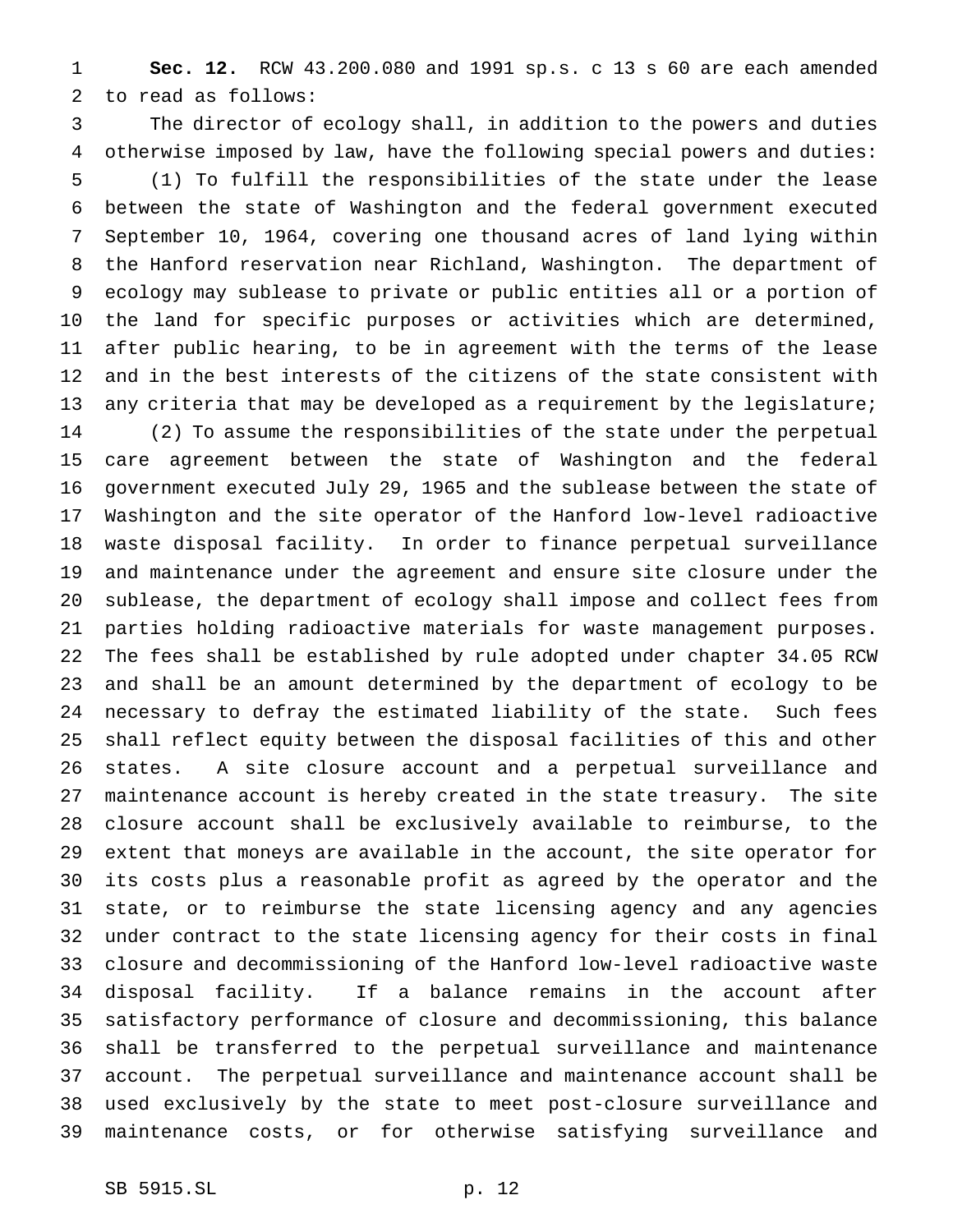maintenance obligations. Appropriations are required to permit expenditures and payment of obligations from the site closure account and the perpetual surveillance and maintenance account. All moneys, including earnings from the investment of balances in the site closure and the perpetual surveillance and maintenance account, less the 6 allocation to the state treasurer's service  $((\text{account } {[fund]}) )$  fund, pursuant to RCW 43.08.190 accruing under the authority of this section shall be directed to the site closure account until December 31, 1992. Thereafter receipts including earnings from the investment of balances in the site closure and the perpetual surveillance and maintenance 11 account, less the allocation to the state treasurer's service ((account 12 <del>[fund]</del>)) <u>fund</u>, pursuant to RCW 43.08.190 shall be directed to the site closure account and the perpetual surveillance and maintenance account as specified by the department. Additional moneys specifically appropriated by the legislature or received from any public or private source may be placed in the site closure account and the perpetual 17 surveillance and maintenance account;

 (3) To assure maintenance of such insurance coverage by state licensees, lessees, or sublessees as will adequately, in the opinion of the director, protect the citizens of the state against nuclear accidents or incidents that may occur on privately or state-controlled nuclear facilities;

 (4) To institute a user permit system and issue site use permits, consistent with regulatory practices, for generators, packagers, or brokers using the Hanford low-level radioactive waste disposal facility. The costs of administering the user permit system shall be borne by the applicants for site use permits. The site use permit fee shall be set at a level that is sufficient to fund completely the executive and legislative participation in activities related to the Northwest Interstate Compact on Low-Level Radioactive Waste Management;

 (5) To make application for or otherwise pursue any federal funds to which the state may be eligible, through the federal resource conservation and recovery act or any other federal programs, for the management, treatment or disposal, and any remedial actions, of wastes that are both radioactive and hazardous at all Hanford low-level radioactive waste disposal facilities; and

 (6) To develop contingency plans for duties and options for the department and other state agencies related to the Hanford low-level radioactive waste disposal facility based on various projections of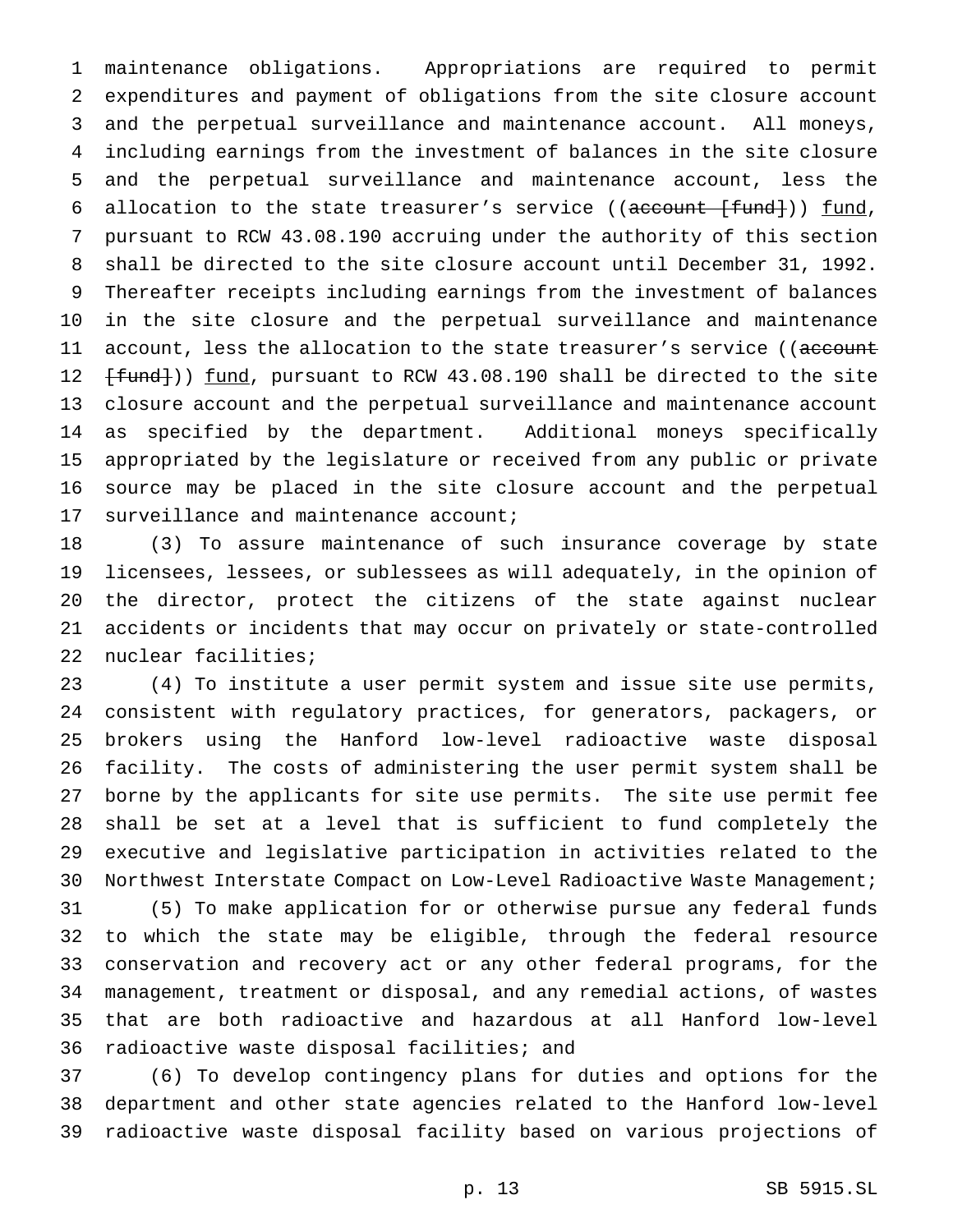annual levels of waste disposal. These plans shall include an analysis of expected revenue to the state in various taxes and funds related to low-level radioactive waste disposal and the resulting implications that any increase or decrease in revenue may have on state agency duties or responsibilities. The plans shall be updated annually. 6 ((The department shall report annually on the plans and on the balances in the site closure and perpetual surveillance accounts to the energy and utilities committees of the senate and the house of 9 representatives.))

 **Sec. 13.** RCW 47.06B.030 and 1998 c 173 s 3 are each amended to read as follows:

The council shall:

 (1) Develop standards and strategies for coordinating special needs transportation;

 (2) Identify and develop, fund as resources are made available, and monitor coordinated transportation pilot projects;

 (3) Disseminate and encourage the widespread implementation of successful demonstration projects;

 (4) Identify and address barriers to transportation coordination; (5) Recommend to the legislature changes in law to assist coordination of transportation services;

 (6) Act as an information clearinghouse and advocate for coordinated transportation;

 (7) Petition the office of financial management to make whatever changes are deemed necessary to identify transportation costs in all 26 executive agency budgets( $(i \div)$ 

 (8) Report to the legislature by December 1, 1998, on council activities including, but not limited to, what demonstration projects have been undertaken, how coordination affected service levels, and whether these efforts produced savings that allowed expansion of 31 services. Reports must be made once every two years thereafter, and 32 other times as the council deems necessary)).

 **Sec. 14.** RCW 70.24.107 and 1997 c 345 s 6 are each amended to read as follows:

 The department of health and the department of corrections shall 36 each adopt rules to implement chapter 345, Laws of 1997. ((The department of health and the department of corrections shall also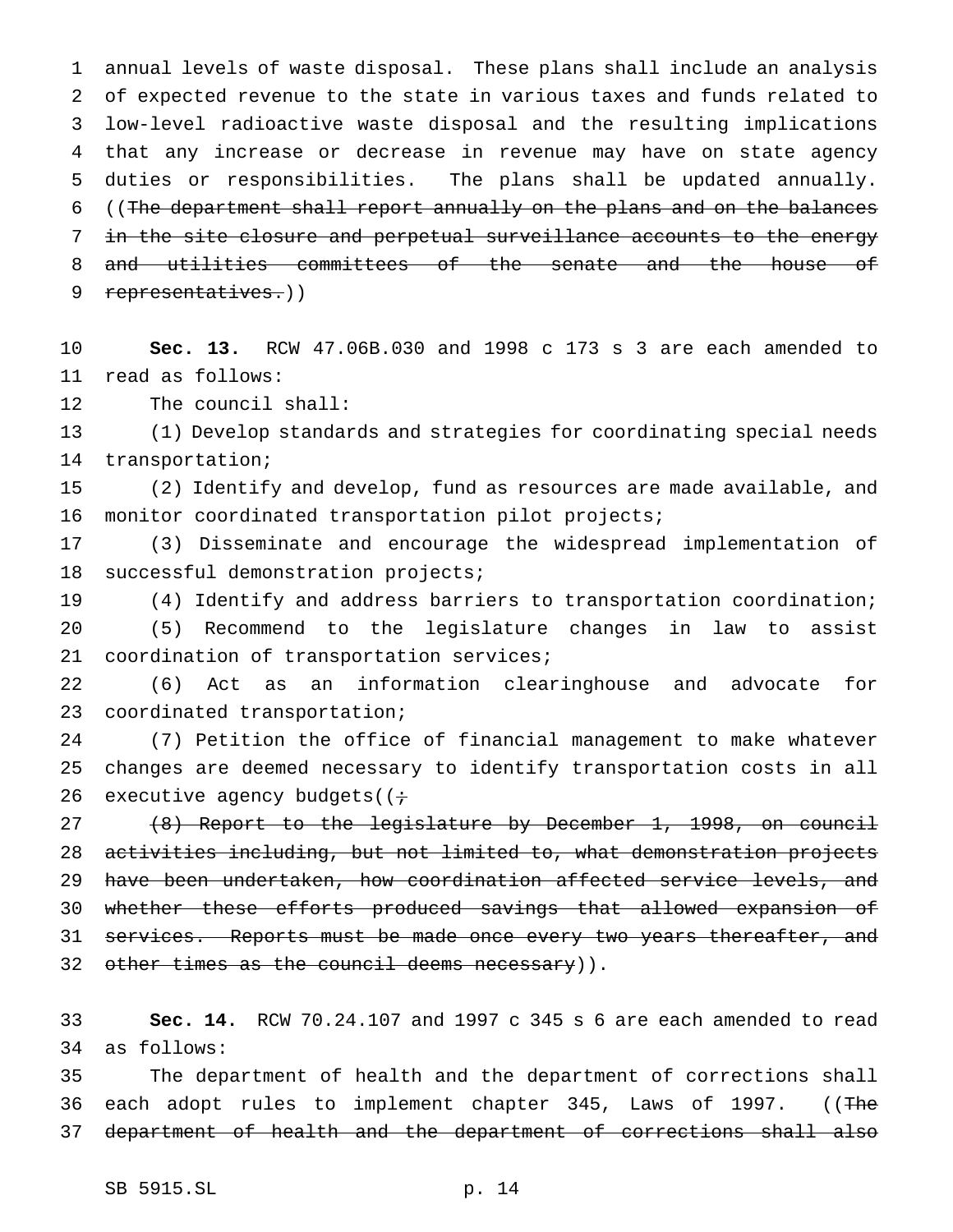report to the legislature by January 1, 1998, on the following: (1) Changes made in rules and department of corrections and local jail 3 policies and procedures to implement chapter 345, Laws of 1997; and (2) 4 a summary of the number of times and the circumstances under which individual corrections staff and jail staff members were informed that a particular offender or detainee had a sexually transmitted disease or other communicable disease.)) The department of health and the department of corrections shall cooperate with local jail administrators to obtain the information from local jail administrators that is necessary to comply with this section.

 **Sec. 15.** RCW 75.08.510 and 1998 c 250 s 2 are each amended to read as follows:

 The department shall mark appropriate coho salmon that are released from department operated hatcheries and rearing ponds in such a manner that the fish are externally recognizable as hatchery origin salmon by fishers for the purpose of maximized catch while sustaining wild and hatchery reproduction.

 The department shall mark all appropriate chinook salmon targeted for contribution to the Washington catch that are released from department operated hatcheries and rearing ponds in such a manner that the fish are externally recognizable as hatchery origin salmon by fishers.

 The goal of the marking program is: (1) The annual marking by June 30, 1997, of all appropriate hatchery origin coho salmon produced by the department with marking to begin with the 1994 Puget Sound coho brood; and (2) the annual marking by June 30, 1999, of all appropriate hatchery origin chinook salmon produced by the department with marking to begin with the 1998 chinook brood. The department may experiment with different methods for marking hatchery salmon with the primary objective of maximum survival of hatchery marked fish, maximum contribution to fisheries, and minimum cost consistent with the other goals.

 The department shall coordinate with other entities that are producing hatchery chinook and coho salmon for release into public waters to enable the broadest application of the marking program to all hatchery produced chinook and coho salmon. The department shall work with the treaty Indian tribes in order to reach mutual agreement on the 38 implementation of the mass marking program. ((The department shall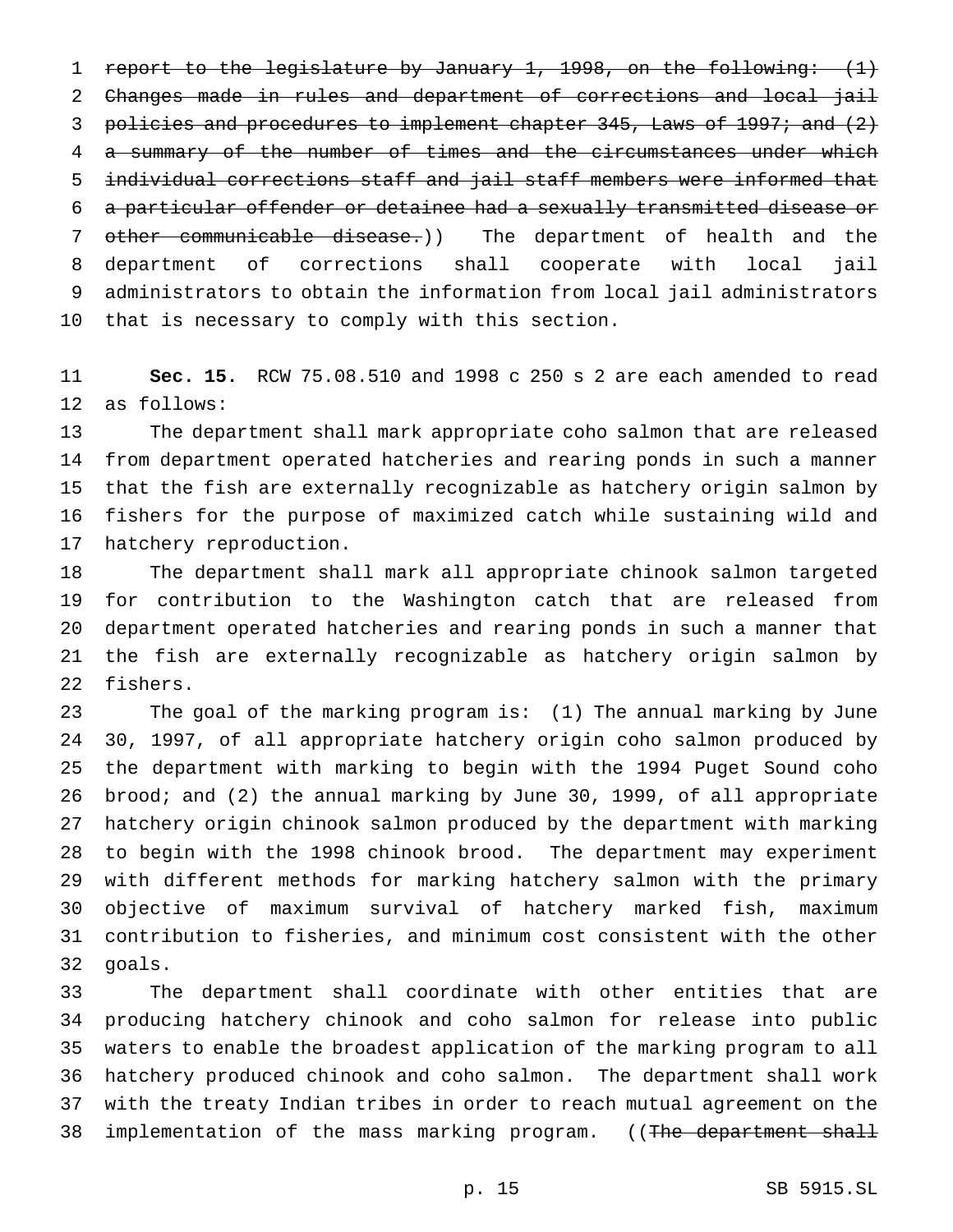report to the appropriate legislative committees by January 1, 1999, on the progress made in reaching mutual agreement with the treaty Indian 3 tribes and any Pacific coast state or province to achieve the goal of 4 coast-wide marking of chinook and coho salmon.)) The ultimate goal of the program is the coast-wide marking of appropriate hatchery origin chinook and coho salmon, and the protection of all wild chinook and coho salmon, where appropriate.

 **Sec. 16.** RCW 80.36.600 and 1998 c 337 s 1 are each amended to read as follows:

 (1) The commission shall plan and prepare to implement a program for the preservation and advancement of universal telecommunications service which shall not take effect until the legislature approves the program. The purpose of the universal service program is to benefit telecommunications ratepayers in the state by minimizing implicit sources of support and maximizing explicit sources of support that are specific, sufficient, competitively neutral, and technologically neutral to support basic telecommunications services for customers of telecommunications companies in high-cost locations.

 (2) In preparing a universal service program for approval by the legislature, the commission shall:

 (a) Estimate the cost of supporting all lines located in high-cost locations and the cost of supporting one primary telecommunications line for each residential or business customer located in high-cost locations;

 (b) Determine the assessments that must be made on all telecommunications carriers, and the manner of collection, to provide support for:

 (i) All residential and business lines located in high-cost locations;

 (ii) Only one primary line for each residential or business customer located in high-cost locations;

 (c) Designate those telecommunications carriers serving high-cost locations that are eligible to receive support for the benefit of their customers in those locations;

 (d) Adopt or prepare to adopt all necessary rules for administration of the program; and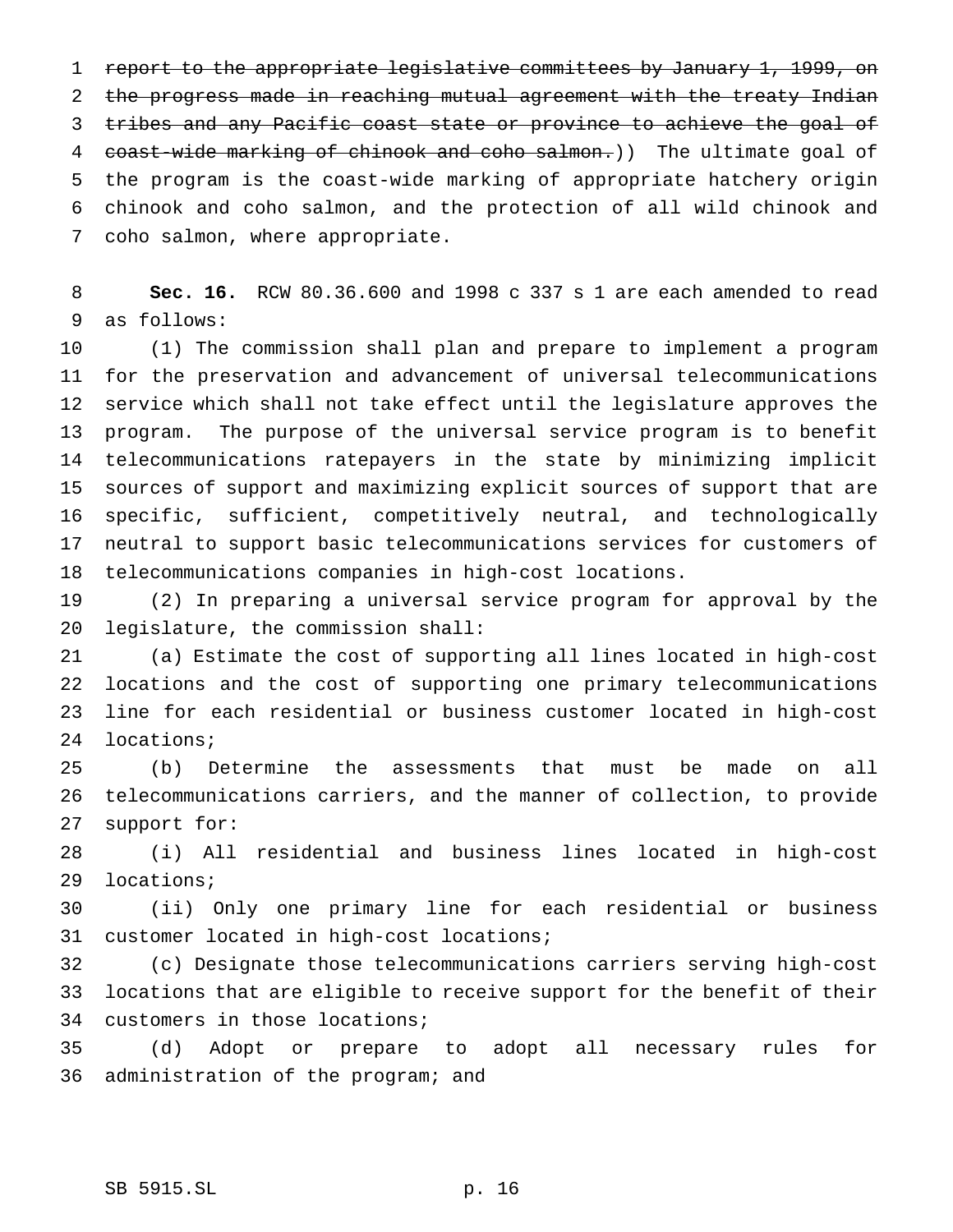(e) Provide a schedule of all fees and payments proposed or 2 expected to be proposed by the commission under subsection  $((+4))$  $3 \quad (3)(d)$  of this section.

 (3) ((The commission shall report by November 1, 1998, to the legislature on these steps taken to prepare for implementation and shall inform the legislature of the estimated cost to support all lines located in high-cost locations and the estimated cost to support only one primary line for each residential or business customer located in 9 high-cost locations under a universal service program.

 $(4)$ )) Once a program is approved by the legislature and subsequently established, the following provisions apply unless otherwise directed by the legislature:

 (a) All transfers of money necessary to provide the support shall be outside the state treasury and not be subject to appropriation;

 (b) The commission may delegate to the commission secretary or other staff the authority to resolve disputes or make other decisions necessary to the administration of the program;

 (c) The commission may contract with an independent program administrator subject to the direction and control of the commission and may authorize the establishment of an account or accounts in independent financial institutions should that be necessary for administration of the program;

 (d) The expenses of an independent program administrator shall be authorized by the commission and shall be paid out of contributions by the telecommunications carriers participating in the program;

 (e) The commission may require the carriers participating in the program, as part of their contribution, to pay into the public service revolving fund the costs of the commission attributable to supervision and administration of the program that are not otherwise recovered through fees paid to the commission.

 $((\frac{1}{5}))(4)$  The commission shall establish standards for review or testing of all telecommunications carriers' compliance with the program for the purpose of ensuring the support received by a telecommunications carrier is used only for the purposes of the program and that each telecommunications carrier is making its proper contribution to the program. The commission may conduct the review or test, or contract with an independent administrator or other person to conduct the review or test.